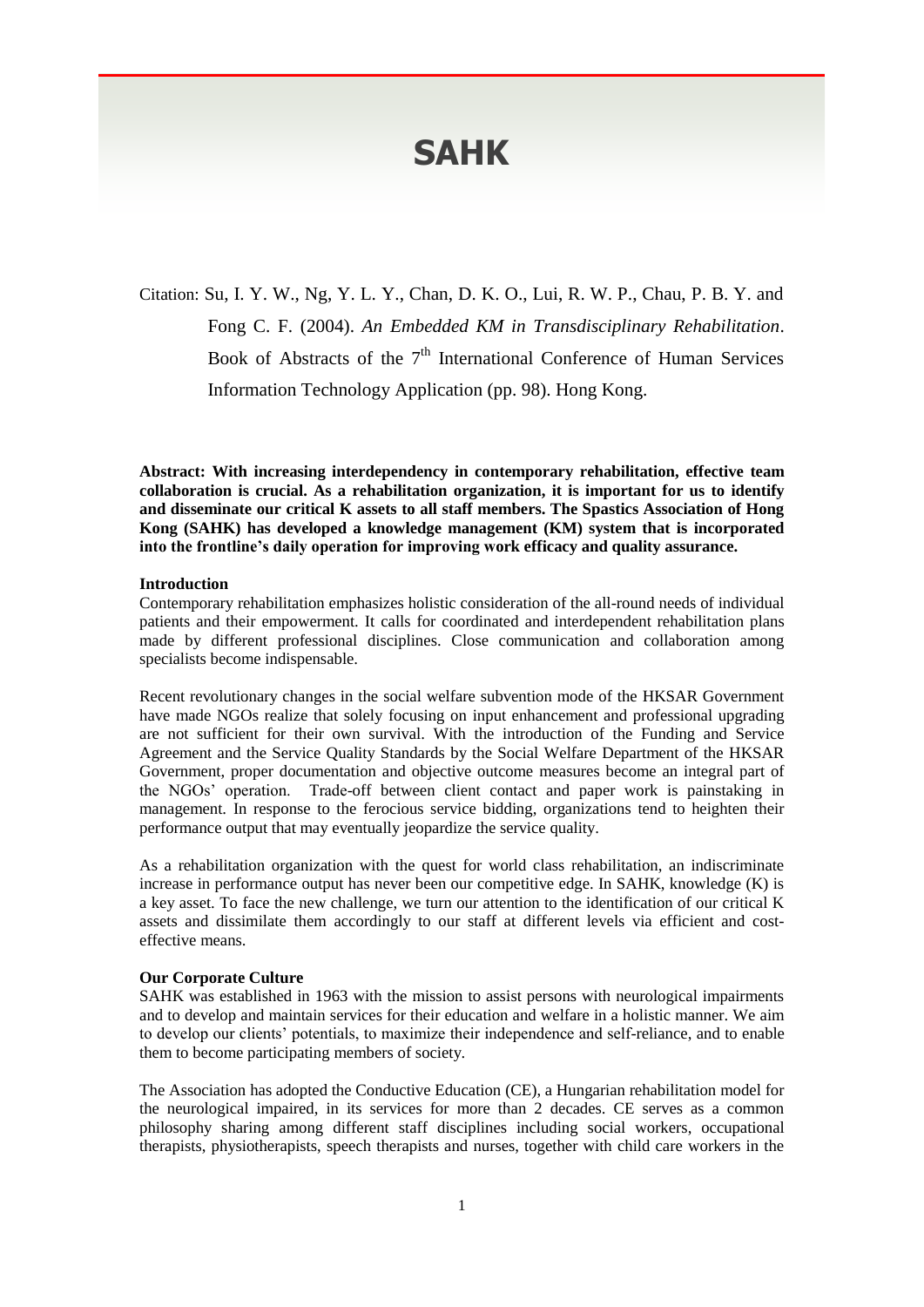pre-school services, teachers in the schools and workshop instructors and welfare workers in the adult services. This common philosophy facilitates different specialists to agree at a unified view to the multiple needs of our clients in physical, cognitive, language and communication, social and self care aspects. The subsequent training and educational programs are then planned by different specialists in a well-coordinated manner and implemented accordingly by all levels of staff. This is known as a transdisciplinary approach. Thanks to the adoption of CE, our core staffs are accustomed to collaborate across their professional boundaries with a culture of sharing and harvesting K among themselves.

Since our clients are persons with life-long disabilities, our services range from pre-school to employment and residential services to cater for their different needs at various stages of life. In the past 10 years, the Association has implemented a series of integrated curricula in its preschool and adult services for facilitating the transdisciplinary operation. The operation of the integrated curricula is essentially based on a generic model (figure 1). It serves to standardize the assessment and program planning procedures and to quantify as far as possible the performance of our clients in different areas. These measures are important steps towards a result-oriented, evidence-based practice.



Figure 1: The design of the Integrated Curriculum is based on a generic model.

Integrated documentation has been introduced in the curricula. Client's information is recorded by a common set of documents that is shared among different disciplines for establishing a complete picture of the client's performance and improvement in both the assessment and program details. This facilitates our staff to formulate a unified view of their client's needs and to coordinate the subsequent program plans.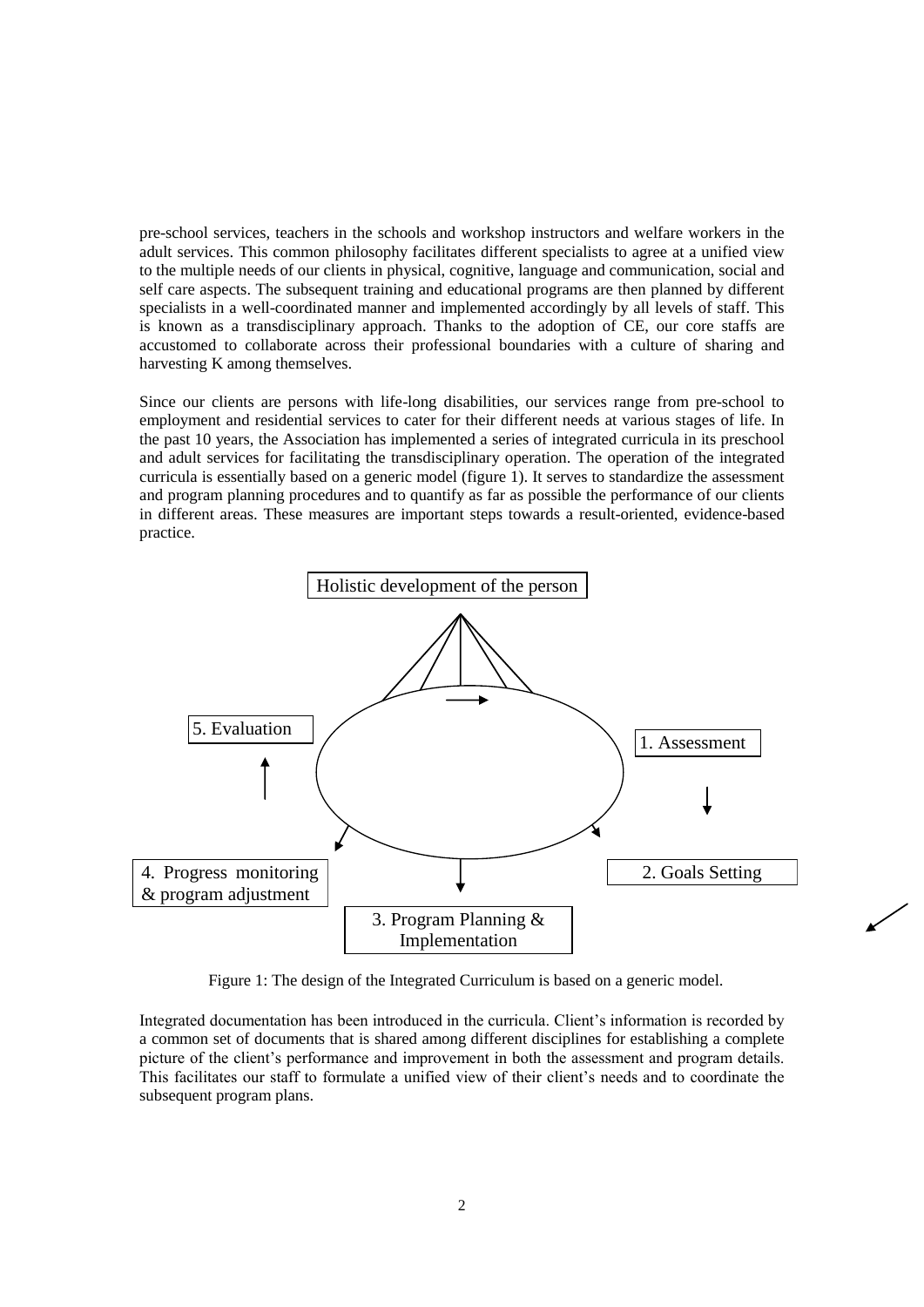Incorporated in the integrated curricula, there are a number of written guidelines, informative sourcebooks and countless cross-disciplines meetings. Although these curricula served well in quality assurance, there are a few drawbacks:

- (1) time consuming in referencing the written guidelines and sourcebooks;
- (2) tedious in copying useful materials from the sourcebooks;
- (3) slow in searching the required information from a big file of the integrated documentation;
- (4) difficult to match time for the cross-disciplines meetings;
- (5) lack of an efficient way to circulate hardcopies for updating and reviewing the integrated documents by different staff disciplines;
- (6) tedious in data input of the quantified data for further data processing in the computer.

#### **The embedded KM System**

To alleviate the drawbacks of the Integrated Curricula, we have determined to employ information technology to streamline its operation. Moreover, it is more important to make use of the advantages of information technology to de-centralize the management of the Association's K and to enable simple access to the corporate K resources to all approved staff members.

Welch, a former Chairman of General Electric, stated that the ultimate competitive advantage of an organization relies on its ability to learn and translate that learning into action rapidly. The compilation of the sourcebooks (figure 2) requires experienced staff to consolidate their experience in their expertise areas into written words. This is an extremely slow process. In addition to an unrealistic time-lag for the content update of these sourcebooks, it represents a topdown approach with slow permeability to the frontline in transferring the written K into actual practice.



Figure 2: Some examples of sourcebooks in the preschool (a & b) and adult (c & d) services.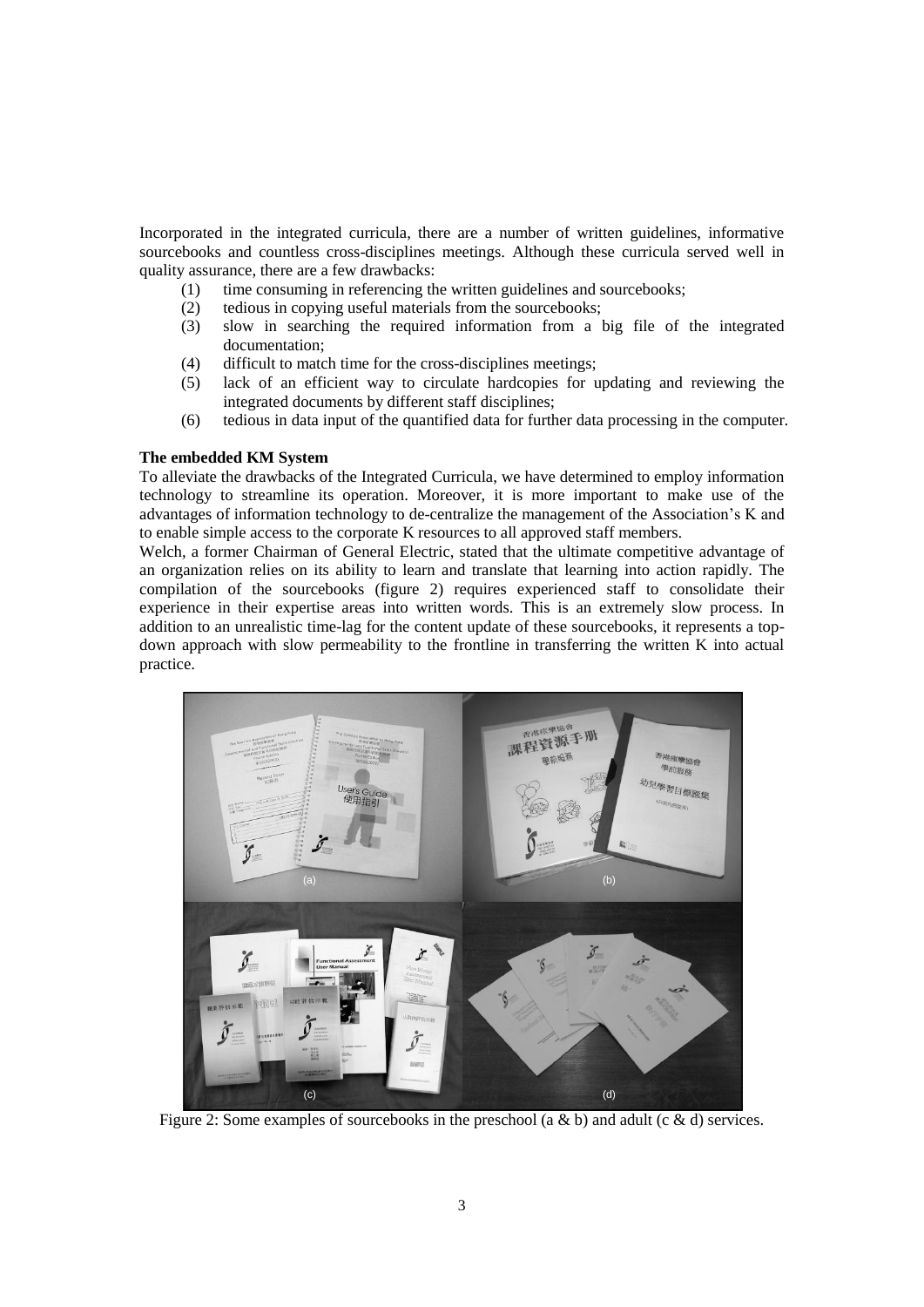In evolving into a K-based organization, we need to establish a KM system that allows the Association to accumulate, refine, update and transfer its K assets with the involvement of its staff at all levels. In addition, the frontline staff should be provided with a simple access to use and reuse the pertinent K assets for solving their problems at work and to utilize the expertise K directly in their service delivery.

In developing our KM system, we have determined not to rely on buying-in sophisticated software e.g., sharepoint portal packages. Instead, emphasis has been put on linking it to the work process of the frontline. It is believed that the sustainability of a KM system relies heavily on the frontline's active participation. Our strategy is to incorporate KM with our Integrated Curricula and at the same time streamline its operation with the help of technology. The entire system is known as the Curriculum Management System (CMS) which is a sophisticated web-based application developed by SAHK with the Hong Kong Productivity Council as the IT technical partner.

### **The Curriculum Management System (CMS)**

CMS does not replace the entire Integrated Curricula, as client's information that is fundamentally text-based (e.g., records of counseling, electrotherapy, behavior modification, etc) has been excluded from the CMS. In fact, the virtual and the real working spaces are running in parallel in the frontline day-to-day practice.

The primarily functions of the CMS related to process streamlining are:

- (1) providing a 24-hour accessible common platform for communication among different staff disciplines that minimizes the need of face-to-face meetings;
- (2) automation in list and count, and in calculation of scores, attendance, etc;
- (3) automation in score comparison for decision making based on built-in rules and conditions;
- (4) instant searching of data based on specified screening criteria;
- (5) instant referencing to pop-up windows of keys, warnings and guidelines;
- (6) instant graphical presentations of client's data.
- (7) producing custom-made report format that suits the needs of different staff disciplines;

The primarily functions of the CMS related to KM are:

- (1) instant referencing to pertinent K pools that are resided in the CMS for use and re-use of expertise K by frontline during program planning (figure 3a);
- (2) prompting on the selection of training content from the pertinent K pools according to the assessment results of the concerned clients based on built-in rules and conditions (figure 3b);
- (3) copying and pasting of useful content from the pertinent K pools to the program under planning (figure 3c);
- (4) storing and accumulating the new training content made by the frontline;
- (5) regular content update of the K pools for sharing across disciplines and service units after refinement by the senior professionals;

The primarily functions of the CMS related to outcome measures are:

- (1) storing and manipulating baseline and on-going assessment data for longitudinal analysis of the clients' progress;
- (2) producing parameters reflecting the performance outputs of individual service units;
- (3) exporting data to sophisticated data processing software e.g., Excel, SPSS, etc.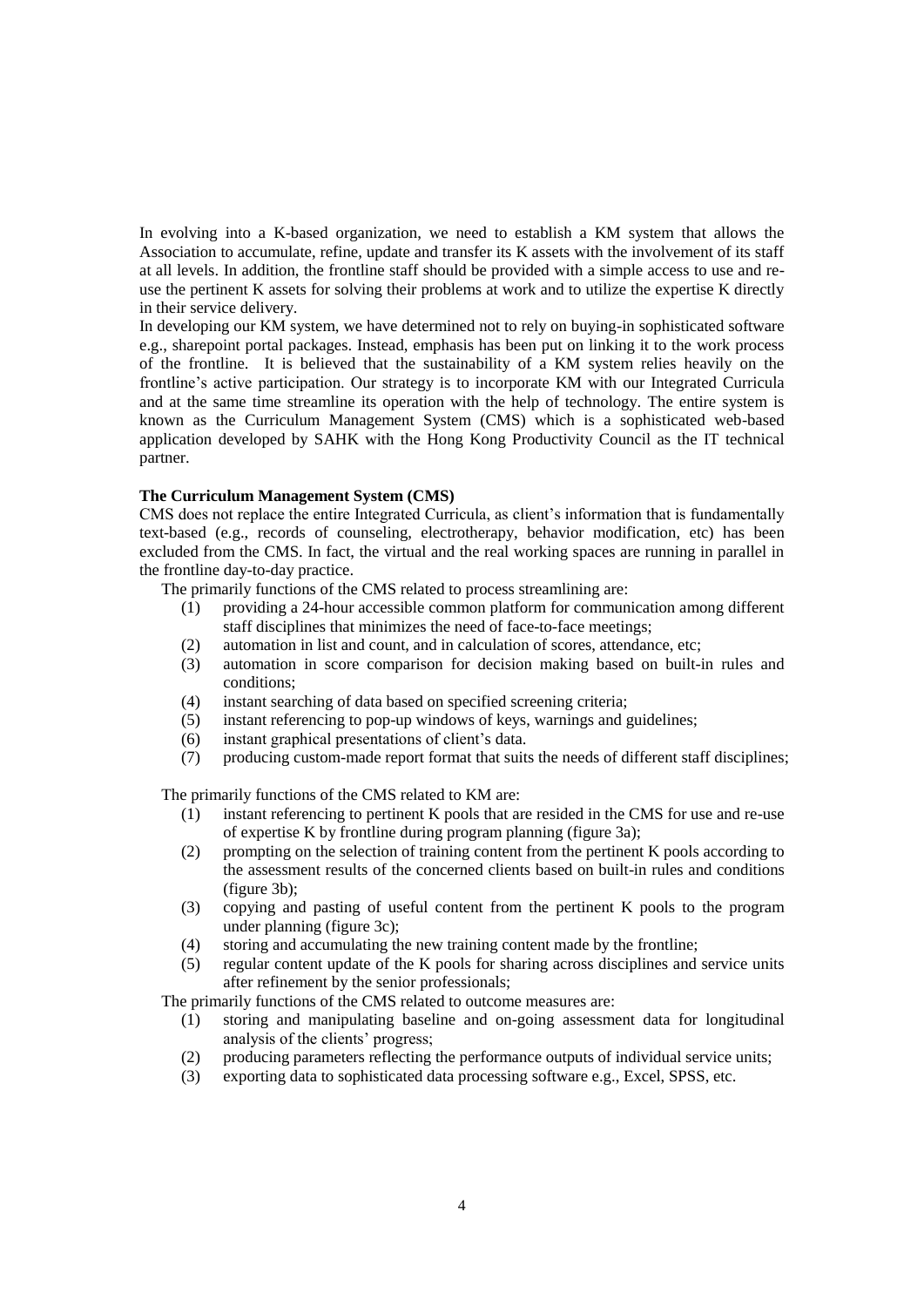

Figure 3: In establishing training content for a program within the Curriculum Management System (CMS), pertinent referencing pool can be invoked as a pop-up window (3a). The CMS will prompt on the proper content that may fit the targeted program participants (3b) and the selected content will be copied from the referencing pool and pasted onto the training program (3c). If no suitable training content can be found in the existing pool, users can make new training content that will be stored in the CMS (3d).

## **K Building Process in CMS**

The ultimate aim of the CMS is an enormous leverage in the K building process. With the webbased CMS, the roadmap to K building becomes bottom-up and is founded on a cycle of K accumulation, refinement, update and transfer.

The CMS realizes a virtual collaboration among staff disciplines by providing them with a 24-hr accessible common platform for communication. The critical K assets in different areas are compiled systematically into various informative referencing pools that are resided in the CMS including: (1) short term learning goals pool; (2) long term learning goals pool; (3) work-related goals pool; (4) task analysis pool for personal self-care tasks; (5) social training elements pool; and (6) job analysis pool (figure 4). These pools are expandable and their contents are continuously updating.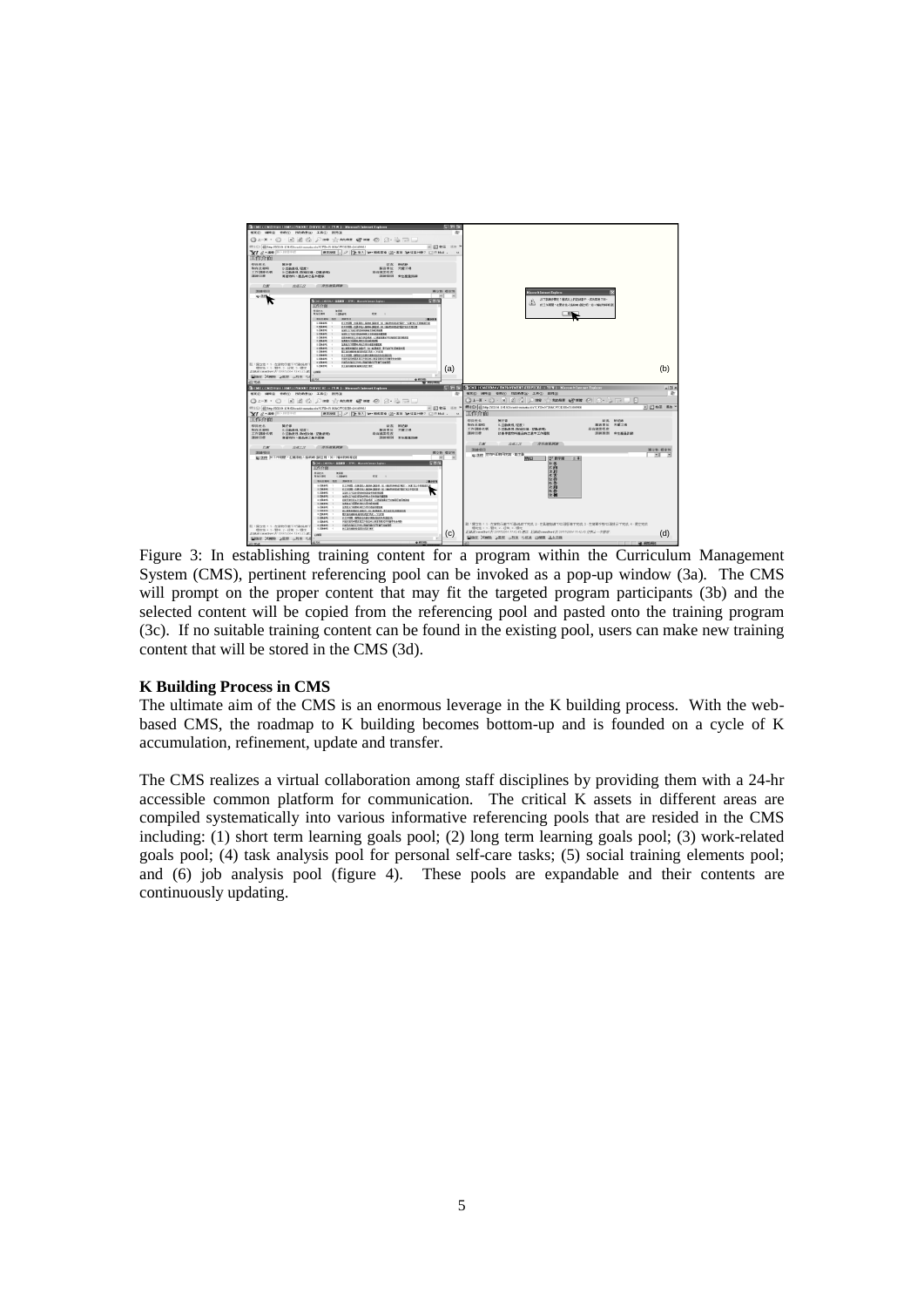

Figure 4: The flow of knowledge management in the Curriculum Management System (CMS). Frontline staff can copy content from the pertinent knowledge pools or create new training content in planning program to their clients. The newly established training content will be accumulated in the CMS and pending for refinement by the senior professionals. The refined content will then be updated to the pertinent K pools for use by other staff members.

The K assets as contributed by all levels of staff in their daily work will be stored in the CMS. The *accumulated* K assets will be *refined* by the senior professionals at regular intervals. In the *refinement* process, useful K will be short-listed and indexed for the content *update* of the pertinent K pools in the CMS. This in turn *transfers* the useful K to all staff for use and re-use in their program planning. Flexibility is allowed in adjusting the copied content from the referencing pool in accordance with the needs of the concerned clients. When a K gap exists (i.e., when no suitable solution can be found from the pertinent K pools in the CMS), staff should make their own solution to solve the unprecedented problem (figure 3d) and the newly developed solution will be stored in the CMS and pending for refinement (figure 4). The CMS drastically quickens the cycle of K building and dissimilation within the Association.

The CMS also speeds up our learning cycle. It enhances new staff to acquire the core competence for delivering services that meet the standard level. It allows them to quickly understand what they need to know and how to get the information they need. Moreover, the system is selfserviced and self-administered without the need of time matching with other staff members.

#### **Conclusion**

With the incorporation of the CMS into the frontline operation, it makes K capture and sharing becomes an integral part in our service delivery. It encourages our staff to work smarter, not merely harder. By improving the K accessibility to all levels of staff, it facilitates them to realize the power of K for developing their capacity and competency at work.

In the past, content management of the K resources has caused significant pain across the organization. CMS allows K building to be bottom-up with contribution by all staff members that